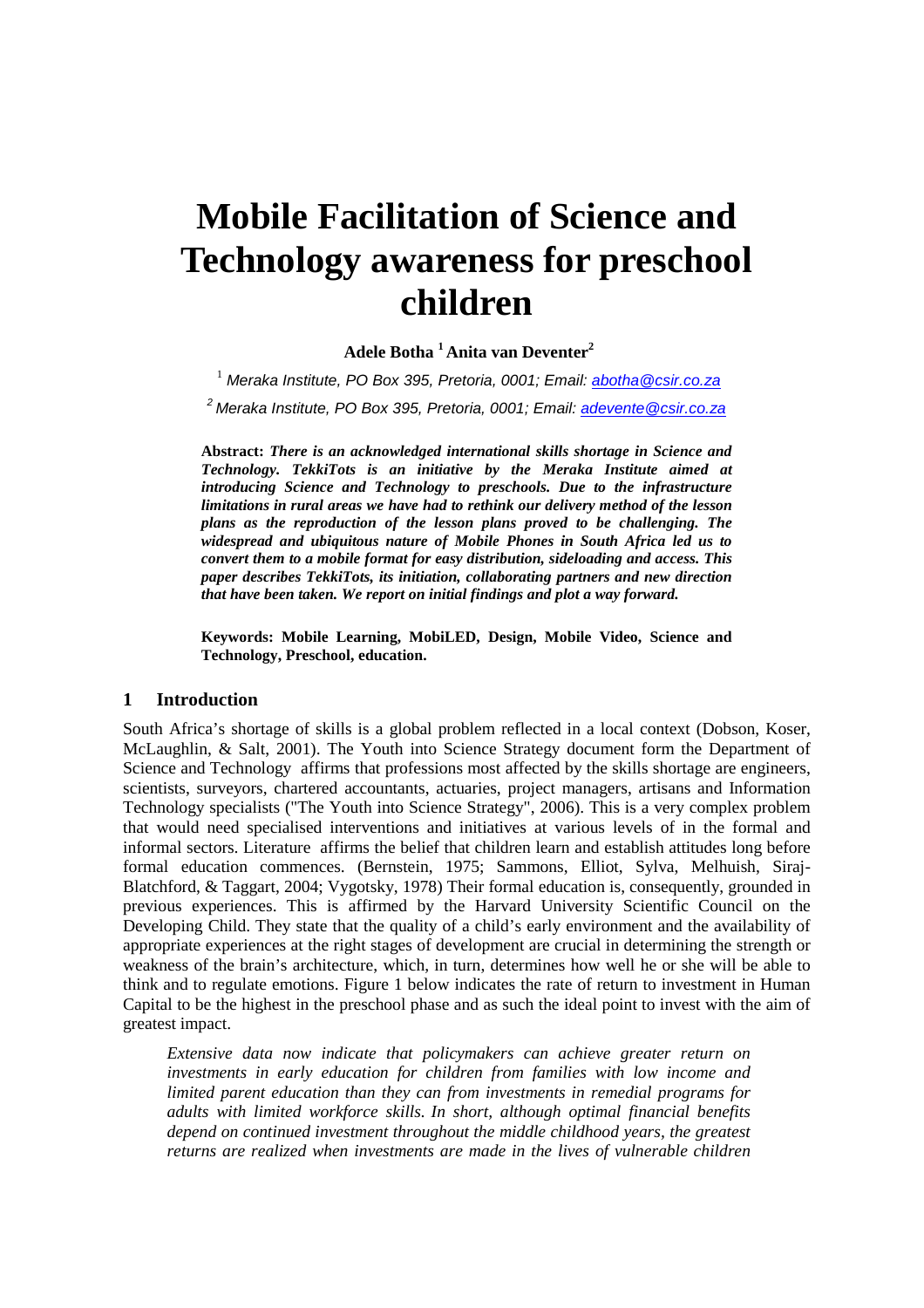*well before they begin school.*(The Timing and Quality of Early Experiences Combine to Shape Brain Architecture. Working Paper #5, 2007, p.7)



*Figure 1: Return on Investment over Time(The Timing and Quality of Early Experiences Combine to Shape Brain Architecture. Working Paper #5, 2007)* 

An understanding of the preschool environment and the way these children learn, their social context and the direct influence of their parents and teachers have been critical. Vygotsky (1978) argues that as children mature, the way they learn changes. Peel and Prinsloo (2001) describe preschool children as by nature inquisitive, energetic, passionately motivated, risk taking, thinking and doing the impossible, creative, can see the end product, trying over and over again while learning through their mistakes. This makes them an ideal audience for the investigative processes associated with Science and Technology. Their open enquiring minds, however, is strongly contrasted by early childhood teachers that are mostly hesitant about introducing science in their classrooms. Their hesitancy is often "because of their own unpleasant science education experiences (Conezio & French, 2002, p.14)"

## **2 Aim and challenges**

Our aim was to introduce a Science and Technology based intervention that teachers would buy into and that would provide preschoolers with appropriate hands on, positive experiences. A major challenge was to package the content and lesson plans in such a way that it would be easily distributable, shareable, understandable and cost-effective.

The distribution of lesson plans in a mobile format was based on the research done as part of the MobiLED initiative. MobiLED started as MobilED (Mobile Education). A collaboration that began in 2006 between the South African-based Meraka Institute (CSIR), University of Pretoria, Tshwane University of Technology as well as various international partners such as the Media Lab of University of Art and Design Helsinki (Finland), Escola do Futuro Universidad de São Paulo (Brazil) and the WikiMedia Foundation (United States). The initiative aimed to develop, expand and integrate mobile-phone tools, technologies and services into the areas of formal and informal teaching and learning environments. In the absence of desktop computers and ubiquitous internet access, mobile phones have the potential to provide an alternative access and participation mechanisms. Over the past year it has become apparent that many of the initiative's innovations have had a much wider application in the developing world. The concept and MobilED acronym has undergone a change of emphasis to become "*Mobile-Led",* pronounced *"Mobi-led"*.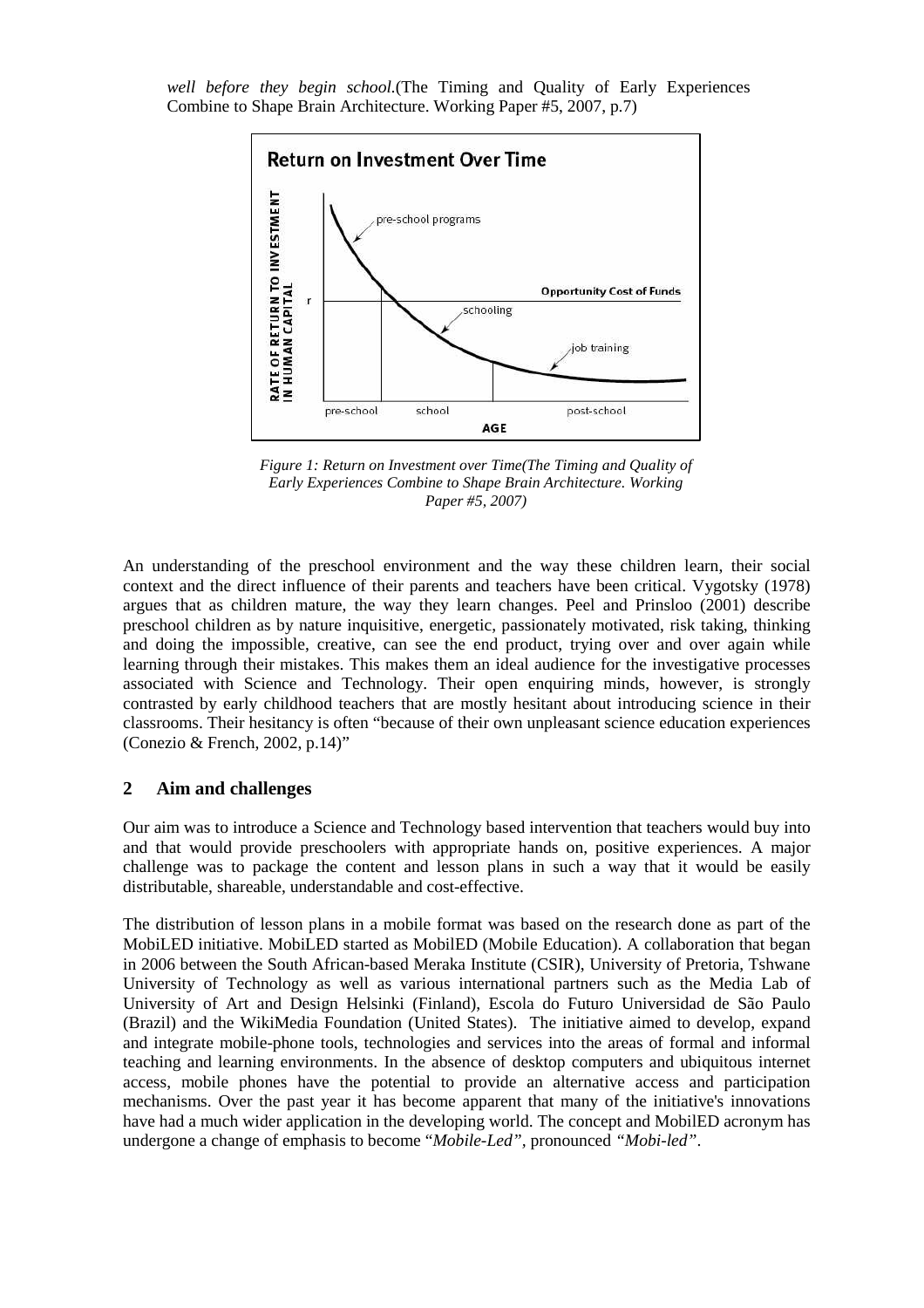## **3 TekkiTots**

TekkiTots' first iteration was in 2006, starting as part of *The Young Engineers of Africa (YESA)* research area within the ICT in Education, Youth and Gender research group at The Meraka Institute (CSIR). One school and six children were involved.



*Figure 2: Pre-schoolers being assisted by students from the University of Pretoria during the first iteration of TekkiTots (Van Deventer, 2008)* 

Twenty five lesson plans were developed and evaluated by collecting feedback from children, staff and parents at a preschool in Pretoria, South Africa. The outcome and reflections of each lesson was used to revisit and change that lesson. Those lessons learned were then used to guide the design and content of the following lessons. (Some lessons were discarded) Overwhelming positive responses led to the programme running for a second year at this particular preschool. The table below represents the scaling of the project over the last three years.

|                 | <b>Cycle 1 (2006)</b> | <b>Cycle 2 (2007)</b>                                          | <b>Cycle 3 (2008)</b>                                                              |
|-----------------|-----------------------|----------------------------------------------------------------|------------------------------------------------------------------------------------|
| Goal            | Develop Content       | Test method and content<br>with more teachers $\&$<br>children | Streamline the process to<br>minimize input from<br>Meraka and empower<br>students |
| <b>Schools</b>  |                       | 4                                                              | 8                                                                                  |
| <b>Students</b> |                       | 18                                                             | 34                                                                                 |
| <b>Children</b> | 6                     | 97                                                             | $200+$                                                                             |

*Table 1: Scaling of TekkiTots over three years (Van Deventer, 2008)* 

In 2007 the initiative was scaled to four schools and 97 children. This was done by incorporating students from the University of Pretoria's Engineering, Built Environment and IT faculty. As part of a community based module, undergraduate students have to do 80 hours of community service directed at specific community needs. The student volunteers approached various preschools and received basic training, paper based lesson plans and any lesson apparatus needed form the Meraka Institute. The students had to report back on their experiences as well as the usability of the content. The feedback from the preschool community as a whole was very positive however internally we started to question the viability of the distribution mechanism.

The iteration in 2008 was distributed more widely with the initiative being implemented in 8 schools using 34 students from the University of Pretoria and reaching in access of 200 preschool children. The lesson content was further refined. Meraka Institute printed all the lessons and supplied them to the students. Cost and time became serious issues as students misplaced their copies of the lessons. Feedback from the community of students, preschools and children were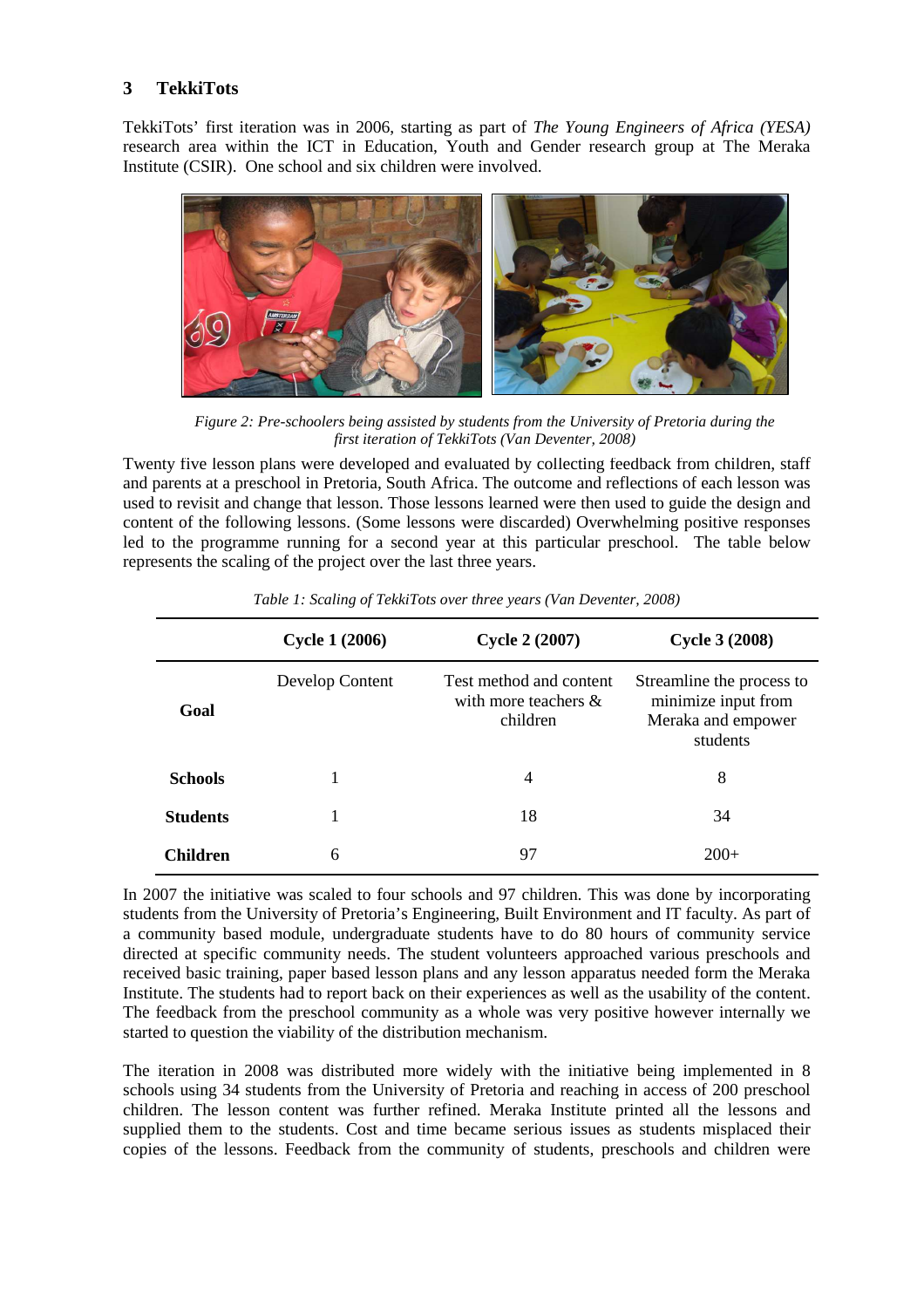positive and a model was published on the implementation of preschool science using the students of the University of Pretoria (Van Deventer, 2008).

We were planning to scale the project further in 2009. One of the implications being that lesson plans as well as lesson guides and best practice would have to be either published online or in book format. Both of these would exclude a large section of the population. This is either due to the cost of published material or the lack of physical amenities to access, download and print the lesson material. To reach the largest audience it was decide to produce mobile videos of the lessons for teachers to download from a WAP site, sideload from a colleague or Bluetooth site and share from their mobile phones.

## **4 Mobile video**

In 2001 the amount of Mobile Phones surpassed the amount of fixed line phones with most of the growth in the mobile market taking place in so-called developing countries (Feldmann, 2003). In South Africa the uptake of Mobile phones have been phenomenal, no doubt partially due to the availability of prepaid subscriptions (Esselaar, Gillwald, & Stork, 2007) on the one hand and on the other the challenges of connectivity and infrastructure that make up the realities of Africa (Abungu, 2002; Akinboade & Lalthapersad-Pillay, 2005; Traxler, 2007). According to the International Telecommunications Union, the African growth rate has been the highest of any region over the past 5 years, averaging close to 60% year on year with a recorded figure of 76 million users on the African continent at the end of 2004 (ITU Report, 2006). The total number of mobile phone subscribers on the African continent was expected to reach 316 million mark by the end of 2008, this figure represents a penetration of 34% (Engineering News, 2008).

Michael Minges, head of ITU's Market, Economics and Finance Unit states:

*Mobile technology is the Information Society in Africa, it is a technology that has permeated more widely than any other into new areas, and we must examine how we can utilize this technology going forward* (Minges, 2004)

Traxler (2007) affirms that "(I)n Africa Mobile learning is partly a way of dealing with the challenges of poor connectivity, mains electricity, and PC availability on the one hand, and on the other hand, has been stimulated by the enormous spread of mobile phones…" Joel Selanikio (2008) calls the spread of personally-financed wirelessly-connected " the silent computer revolution" He questions the initiatives aiming at supplying laptops to schoolteachers and calls for a rethink of strategy to rather utilise "the computer they already have in their pocket (Selanikio, 2008)"

In South-African context mobile phones not only provide mobility, but also empower the user with ability. This ability refers to the user's capacity to connect to the information society as a contributor and user which is a primary advantage in the areas where other means of access are not available as a result of various infrastructure and physical realities (Botha, Batchelor, van der Berg, & Islas Sedano, 2008). Through the development, implementations and evaluation of the Mobile Videos as learning objects to enable teachers to independently implement TekkiTots preschool science, we intended to make explicit the implicit decisions associated with the design and integration process.

## *Mobile Video*

The videos are essentially about enabling the facilitator to teach and structure the lessons in such a way that the children will construct basic knowledge, encourage the development of the fundamentally needed skills and nurture a positive attitude towards Science and Technology in a hands-on practical manner. To embed effective practice a collaborative design methodology was followed. We approached a school in Centurion, Pretoria, known for their innovative practice and high standard of teaching to evaluate and give feedback on each video. The preschool has 9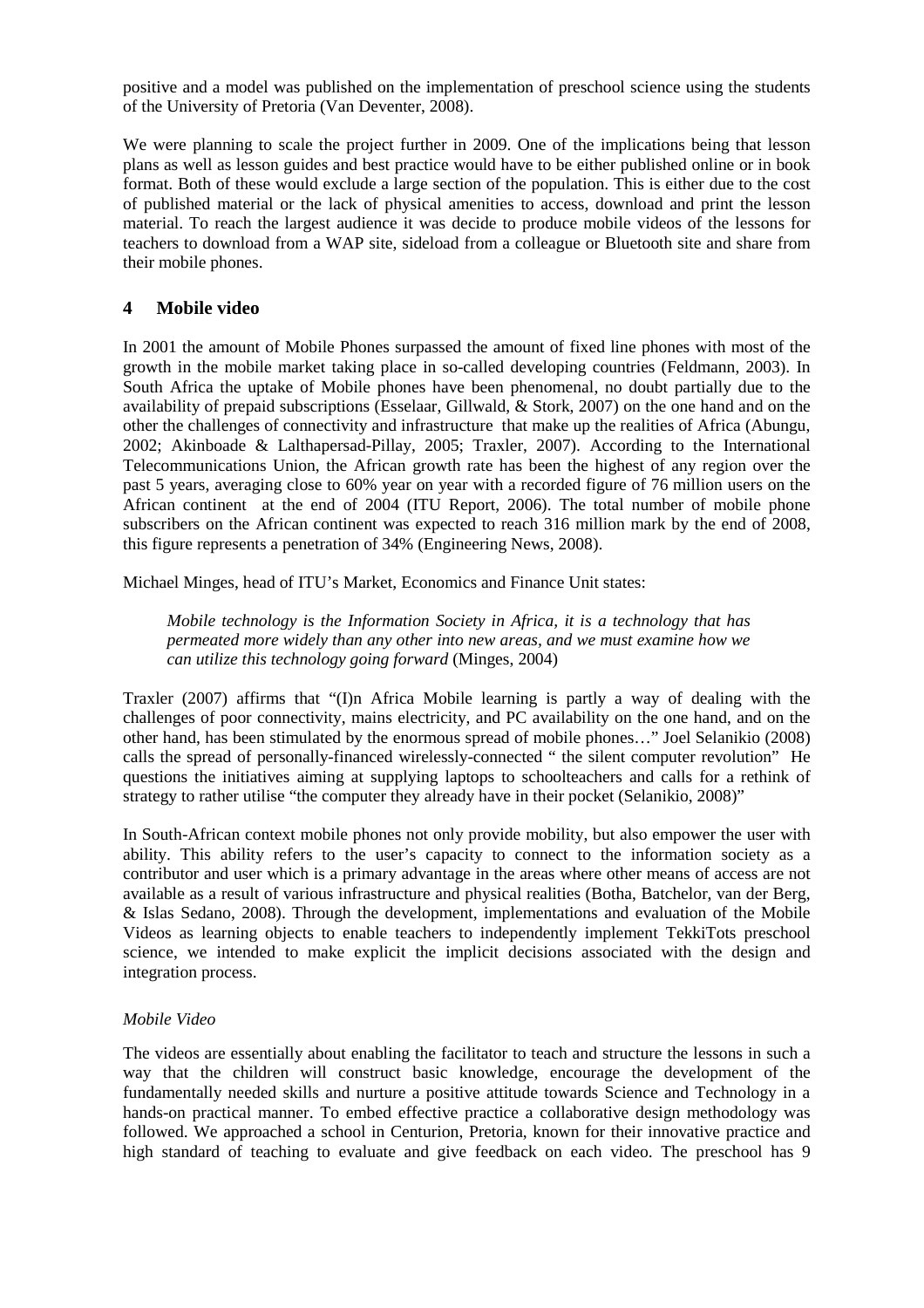teachers; 2 teaching Grade 000 (3 turning 4 year old), 3 teaching Grade 00 (4 turning 5 year old) and four teaching the Grade 0 (5 turning 6 year old).



*Figure 3: Screenshots of Video on Acids and Bases*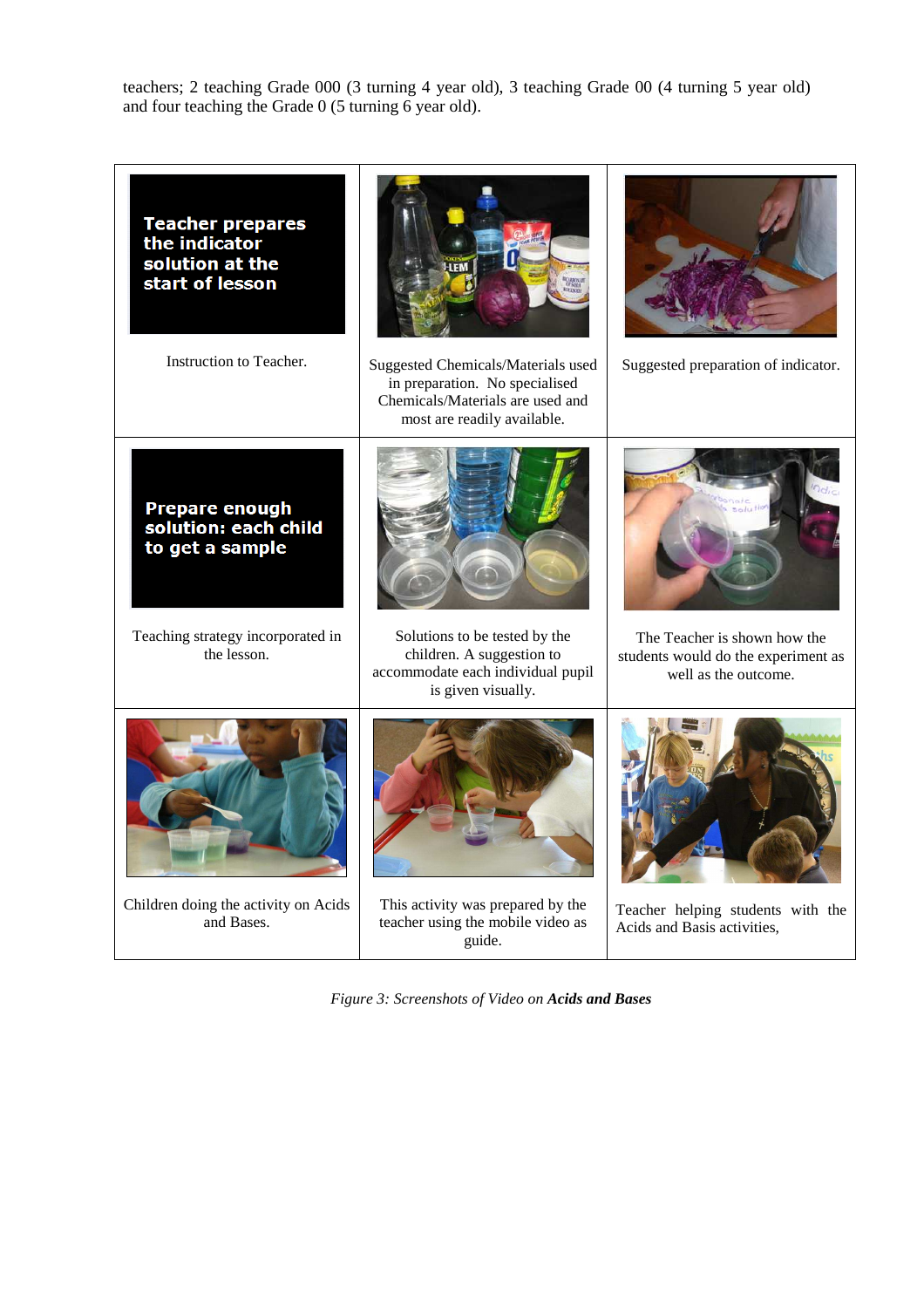The Mobile videos would be implemented in Grade 0 initially and depending on the suitability of the content possibly in Grade 00 and Grade 000. With reference to this paper the teachers teaching in Grade 0 evaluated the videos which were then edited and the feedback was incorporated into the design of subsequent videos.

The mobile videos are there to serve as a guide to the best practice models on introducing Science and Technology into preschools. These models were established through the three years of implementation. The mobile videos further serves as a guide to the level of content preschool children can cope with when they are encouraged, challenged, guided and supported.

The mobile videos are further supported by a **"how to use"** guide. This guide gives the structure of the lessons and suggests some guidelines as to the general structure and flow of lessons. Examples of suggestions given include:

- Proper preparation entails testing the experiment beforehand and building the simple products yourself before expecting the child to do it.
- Each child should always have his/her own practical material
- Start by emphasising that the lesson is about Science and Technology. This will help the children to give some meaning to Science and Technology.
- Explain class rules during the first lesson.
- If you want to get the attention of a large group start clapping your hands and ask them to join in.
- Focus children's attention by touching your head, shoulders etc. before you speak to the children. Instruct them to copy you.
- Science and Technology involves logical thinking processes. It is a good idea to follow these processes when presenting the lesson material as a simple scientific experiment has the following components:
	- o Purpose (what are we going to do today maybe a little background information if needed)
	- o Hypothesis (what do you think will happen?)
	- o Materials (what are we going to use today?)
	- o Method (how are we going to do it?)
	- o Observation (what do we see, hear, feel, smell?)
	- o Conclusion (at this age the conclusion takes the format of a summary of the lesson by the presenter)
- Test the product (does it work/ is the child happy with the product?)

Due to the inherent limitations of the Mobile Phone space is at a premium and the lesson plans have had to be reduced to the essential. As such clear concise statements were used to convey each lesson. The following themes are covered:

- Sound
- Electricity
- Colour
- Shapes and Structures
- Acid, base and indicators
- Measurements (weight)
- Data handling

The screenshots below are from the mobile video on *Sound and Vibration.* Some examples of children's observations and interactions are included in the figure.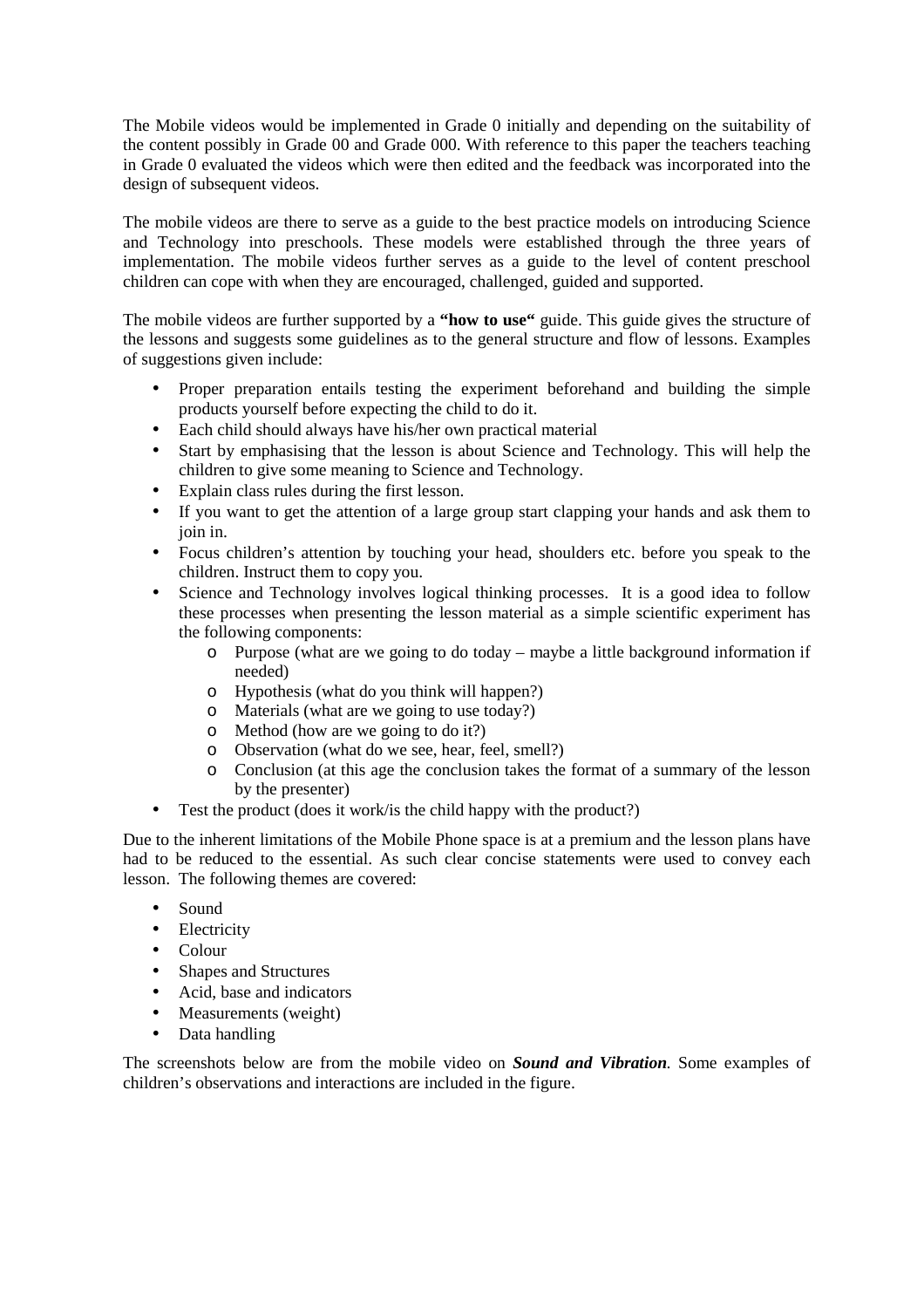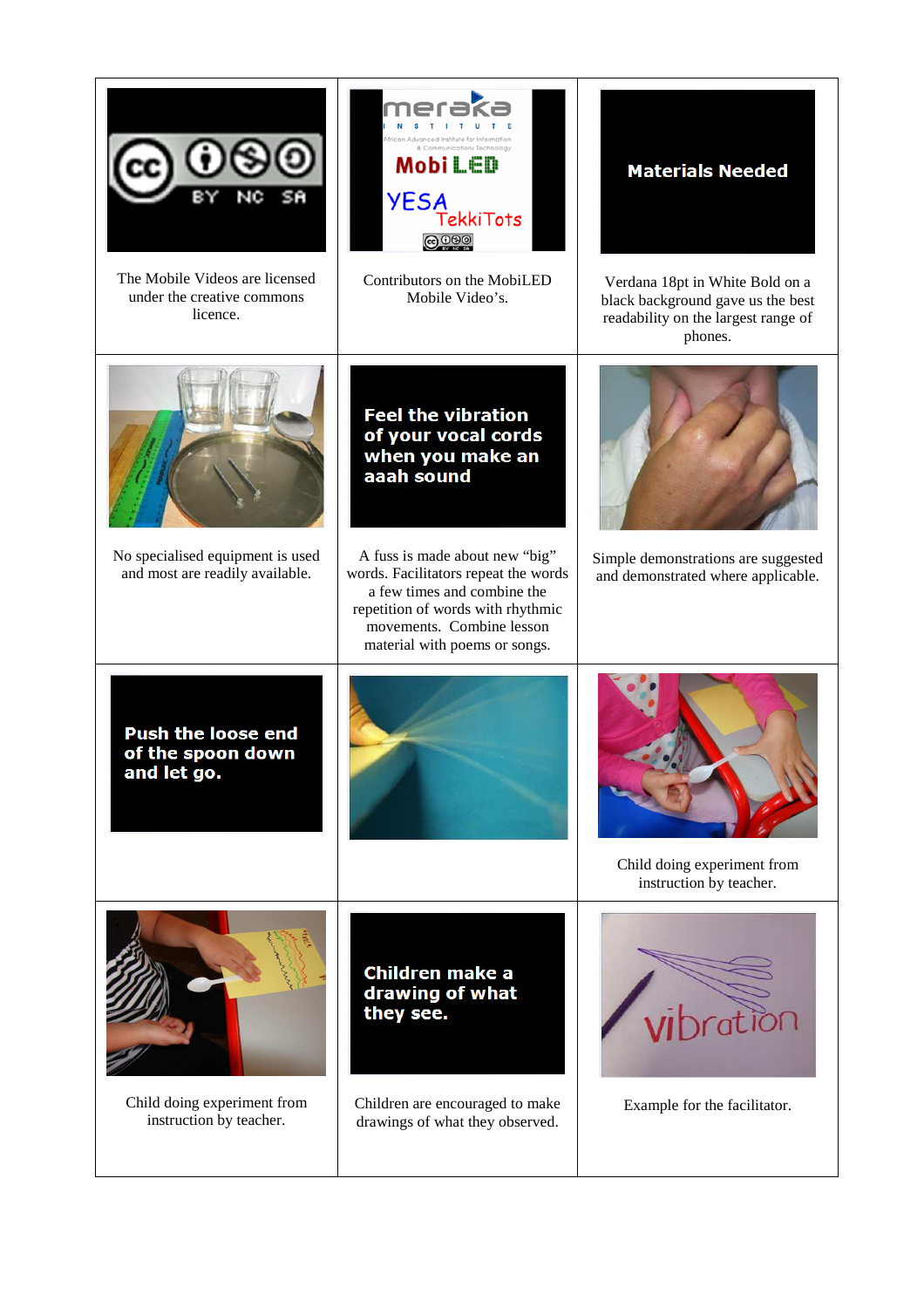

*Figure 4: Screenshots of Mobile Video on Sound and Vibration*

## *Feedback from Teachers*

The feedback from teachers are grouped under common headings and briefly discussed below:

## • **Technology related**

The teachers all used their own phones. They indicated that they didn't mind this in the least and actually preferred it as they were comfortable with their own technology. The mobile videos were sideloaded to one of the teacher's phones and they then distributed it amongst themselves. Initially not all the teachers knew how to work with the Bluetooth functionality on the phone. This was however never considered a barrier as another teacher volunteered to help and assured all concerned that it was easy.

The music didn't play on one of the teachers phones. The rest however indicated that they liked sound and preferred it to a silence. To accommodate this we used the sound as an enhancement rather than a necessity.

## • **Design related**

In the first videos we experimented with different colour schemes, fonts and font sizes. We found that 18pt Verdana Bold, white on a black background, gave us the best readability over the largest range of phones.

It was indicated that we should limit the amount of text per slide. We found it best to put only one concept per slide.

Text should only be used to enhance an image. Additional concepts should be placed on consequent slides.

With some of the phones we tested, the mobile phone did not pause the video but rather stopped it. This resulted in teachers having to view the video multiple times from the start. Feedback was that we should put the apparatus needed right in the beginning to accommodate these phones.

## • **Lesson related**

.

It was felt that it would be helpful to make a mobile video that shows how these lessons could be used. To accommodate this, the **'how to'** mobile video was made.

Some teaching strategies were incorporated to help novice teachers to facilitate large class groups.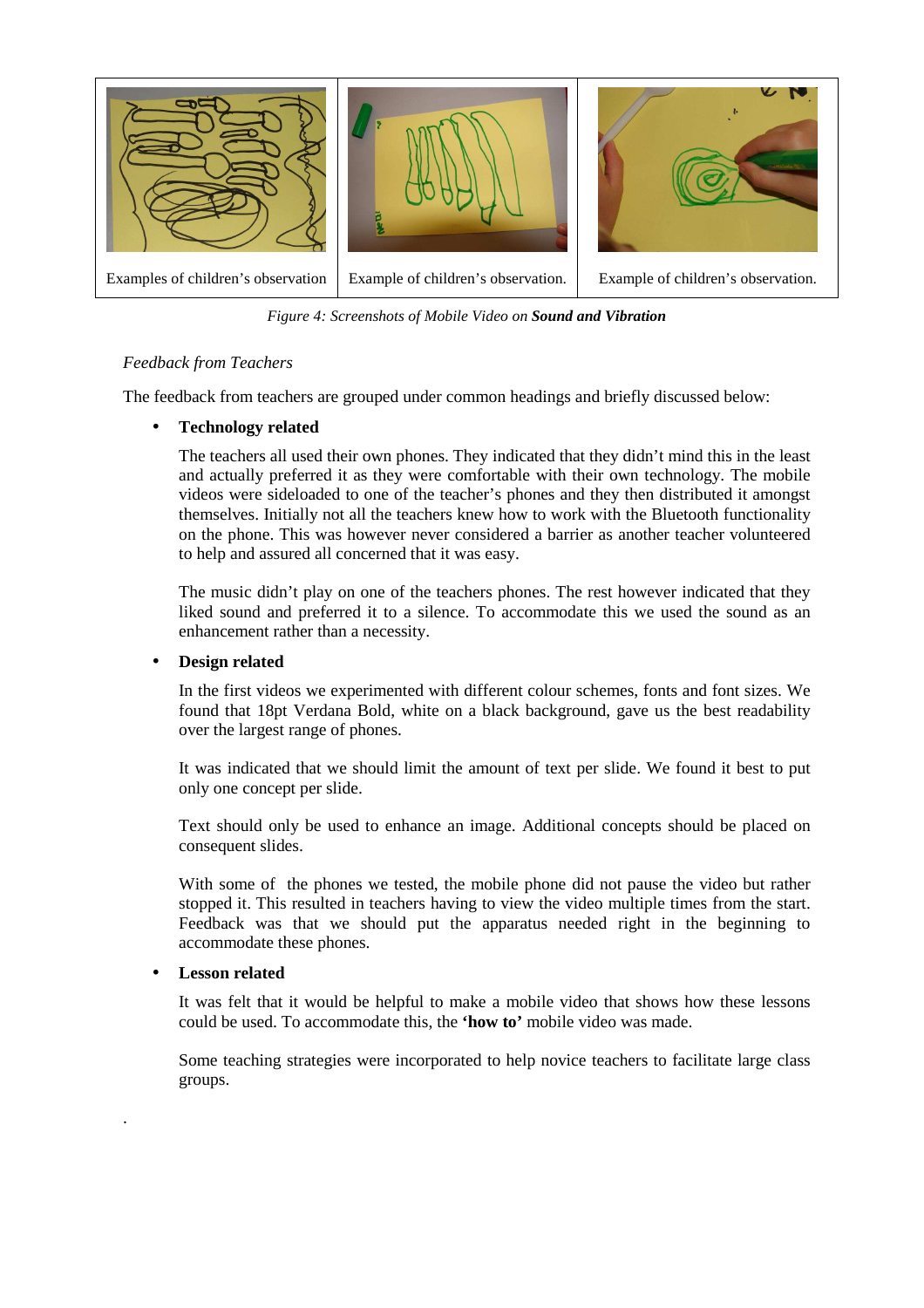## **5 Conclusion**

We have investigated the use of Mobile Video's as a way to support and encourage preschool teachers to integrate Science and Technology into their curriculum. Mobile technology as a medium has been chosen because of the high penetration of the devices into all spheres of the South African community. The initial pilot has affirmed that teachers were comfortable and proficient users, they were able to access and use the lesson plans in ways that benefitted the children in their care, giving them the self-confidence and tools to extend their practice to include Science and Technology.

 Investing in the youth of today for a future of tomorrow is a strategy that is a long term venture and does not show impact over the short term. The feedback from the parent, teacher and student community, however, has been overwhelmingly positive. The Department of Education has expressed an interest and these videos will be made available through the Thutong Portal (The South African Department of Education Web space) after final evaluation and editing.

**The researchers would like to thank the Headmistress Mrs June O'Neil and the staff of the Cornwall Hill College Preschool for their enthusiastic support and participation.** 

#### **6 References**

- Abungu, L. (2002). Access to Digital Heritage in Africa: bridging the digital divide. *Museum International, 54*(3), 29-34.
- Akinboade, O. A., & Lalthapersad-Pillay, P. (2005). South Africa and the new Partnership for Africa's Development: Economic Spin-Offs and Linkages. *The South African Journal of Economics, 73*(2), 243-268.
- Bernstein, B. (1975). Class and Pedagogies: Visible and Invisible. *Educational Studies, 1*(1), 23 41.
- Botha, A., Batchelor, J., van der Berg, M., & Islas Sedano, C. (2008). *Ability through Mobility.* Paper presented at the 3rd International Conference on e-Learning, Cape Town, South Africa.
- Conezio, K., & French, L. (2002). Science in the Preschool Classroom Capitalizing on Children's Fascination with the Everyday World to Foster Language and Literacy Development. *Journal of the National Association for the Education of Young Children*.
- Dobson, J., Koser, K., McLaughlin, G., & Salt, J. (2001). *International migration and the United Kingdom: Recent patterns and trends:* (No. 75, RDS Occasional Paper). London: The Research, Development and Statistics Directorate.

Engineering News. (2008). *Africa Telco body sees GSM users at 316 m year-end*.

- Esselaar, S., Gillwald, A., & Stork, C. (2007). Towards an African e-Index 2007. Telecommunications Sector Performance in 16 African countries: a supply-side analysis of policy outcomes. *2007 Telecommunications Sector Performance Review* Retrieved January, 2009, from http://www.researchictafrica.net/new/images/uploads/Telecommunication%20Sector%20Pe rformance%20in%2016%20African%20Countries.pdf
- Feldmann, V. (2003). Mobile overtakes Internet: Implications for Policy and Regulation. *Telecommunication Policy Consultant for the International Telecommunication Union*